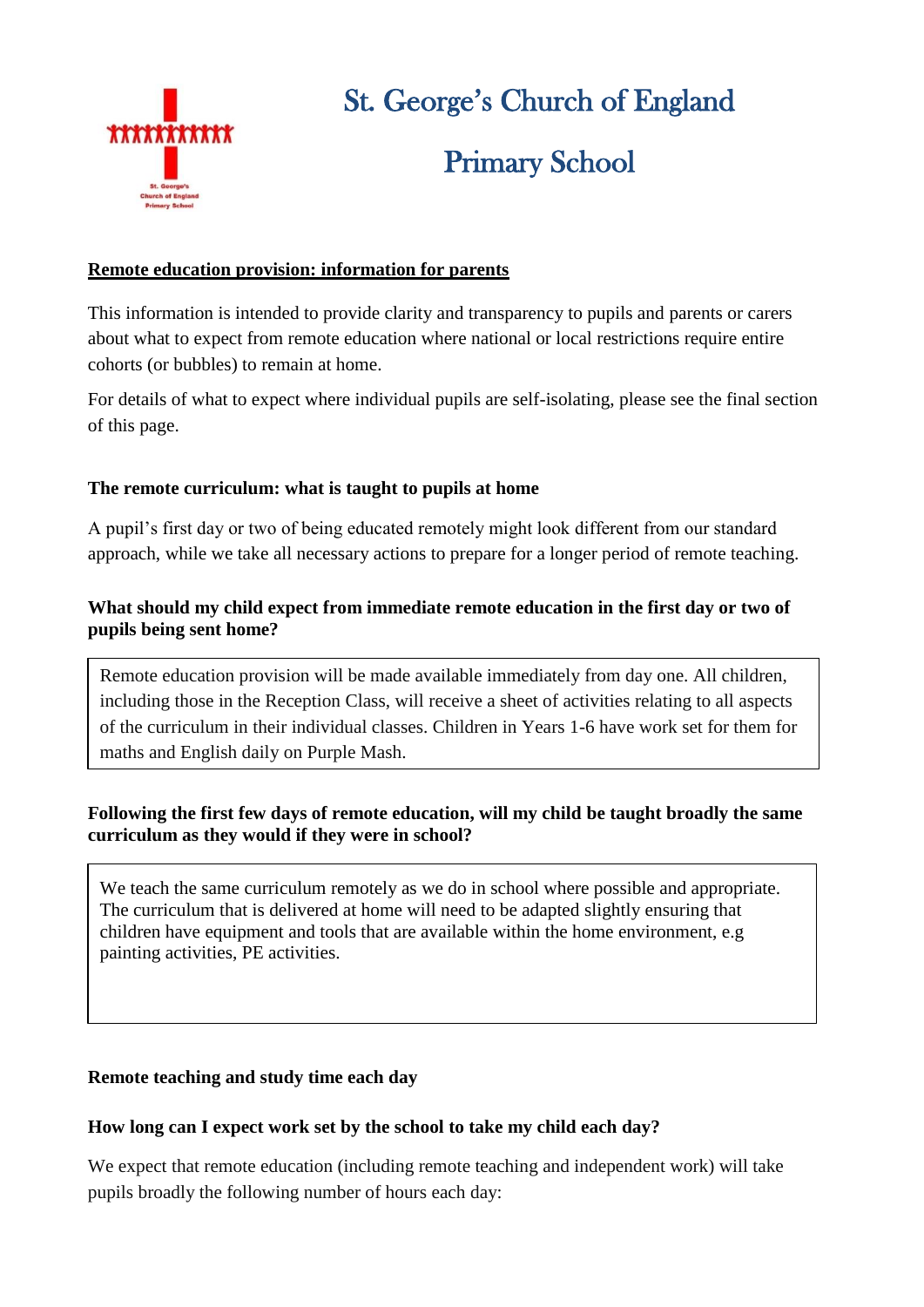| Key Stage 1 | Pupils will have access to a minimum of 3 hours home learning<br>per day. This will include live lessons taught by Read Write Inc<br>tutors, White Rose Maths and The Oak National Academy.<br>Additional tasks set on the Class new sletters are emailed to<br>pupils via Purple Mash each Monday with a suggested timetable<br>for the week. Expectations for the length of each activity will be<br>written on the weekly newsletter. Children will continue to be<br>rewarded for their effort and achievement using Class Dojo. |
|-------------|--------------------------------------------------------------------------------------------------------------------------------------------------------------------------------------------------------------------------------------------------------------------------------------------------------------------------------------------------------------------------------------------------------------------------------------------------------------------------------------------------------------------------------------|
| Key Stage 2 | Pupils will have access to a minimum of 4 hours home learning<br>per day. This will include live lessons taught through White<br>Rose Maths and The Oak National Academy. Additional tasks<br>set on the Class newsletters are emailed to pupils via Purple<br>Mash each Monday with a suggested timetable for the week.<br>Expectations for the length of each activity will be written on<br>the weekly newsletter. Children will continue to be rewarded for<br>their effort and achievement using Class Dojo.                    |

#### **Accessing remote education**

#### **How will my child access any online remote education you are providing?**

Purple Mash: The weekly newsletter is emailed to pupils through the Purple Mash learning platform each Monday. This will include a video link from the class teacher explaining the activities for the week ahead. This contains links to the English and maths curriculum on Oak National Academy, White Rose maths or Read, Write Inc. Each pupil has their own login, and if forgotten this can be obtained from the school office.

Espresso: Pupils have access to the Espresso learning platform videos and resources to support with home learning activities. The school account login is detailed on the class newsletter.

2Build a Profile: Parents of children in the Foundation Stage can save work or observations of their child's activity to their own child's account.

Times Table Rockstars: may also be used by the children.

All children have usernames and passwords for the programmes specified. If children have forgotten these details, they can be obtained from the school office on request.

## **If my child does not have digital or online access at home, how will you support them to access remote education?**

We recognise that some pupils may not have suitable online access at home. We take the following approaches to support those pupils to access remote education: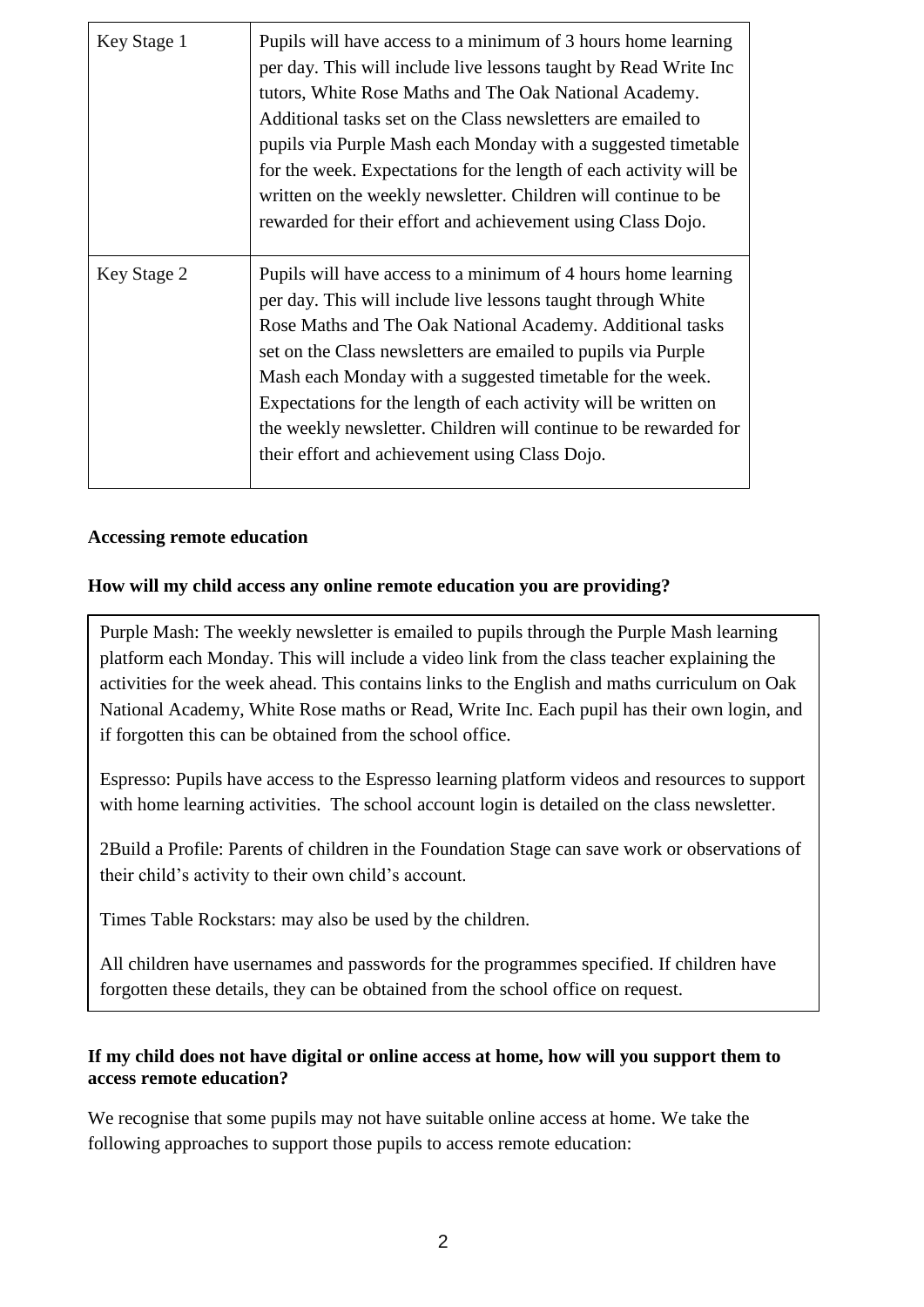We understand that some pupils may not have online access at home. If you experience problems with access to our remote education, then please do not hesitate to contact the school. [enquiriesstg@aspire.school](mailto:enquiriesstg@aspire.school) or 01780 763654 and we will arrange for your child's class teacher to contact you.

We have a limited number of laptops which we can loan to parents for their child's use. Printed materials can be provided by the class teacher. These will need to be collected from the school office during the school day.

# **How will my child be taught remotely?**

We use a combination of the following approaches to teach pupils remotely:

- Recorded teaching through a variety of sources and including video/audio recordings made by teachers
	- e.g. Oak National Academy lessons, Read Write Inc, White Rose Maths
- Printed paper packs produced by teachers (e.g. workbooks, worksheets)
- Commercially available websites supporting the teaching of specific subjects or areas, including video clips or sequences e.g BBC Bitesize
- Espresso video clips and activities

Long-term project work for Year 6.

- Purple Mash
- Times Tables Rockstars

# **Engagement and feedback**

## **What are your expectations for my child's engagement and the support that we as parents and carers should provide at home?**

We expect children to:

- Login to Purple Mash each day
- Do their best to complete all learning tasks
- Contact the class teacher through 2email if they are unsure of what to do, or how to complete a task

We ask that parents:

- Help children to log in to Purple Mash daily
- Monitor children's safe access to the internet
- Report any problems accessing learning to your child's class teacher
- Set routines at home to support your child's education
- Please ask your child about their learning, what they have enjoyed.

If your child is struggling to complete all of the work, then please contact the class teacher as soon as possible, who will then provide assistance and where necessary prioritise the activities.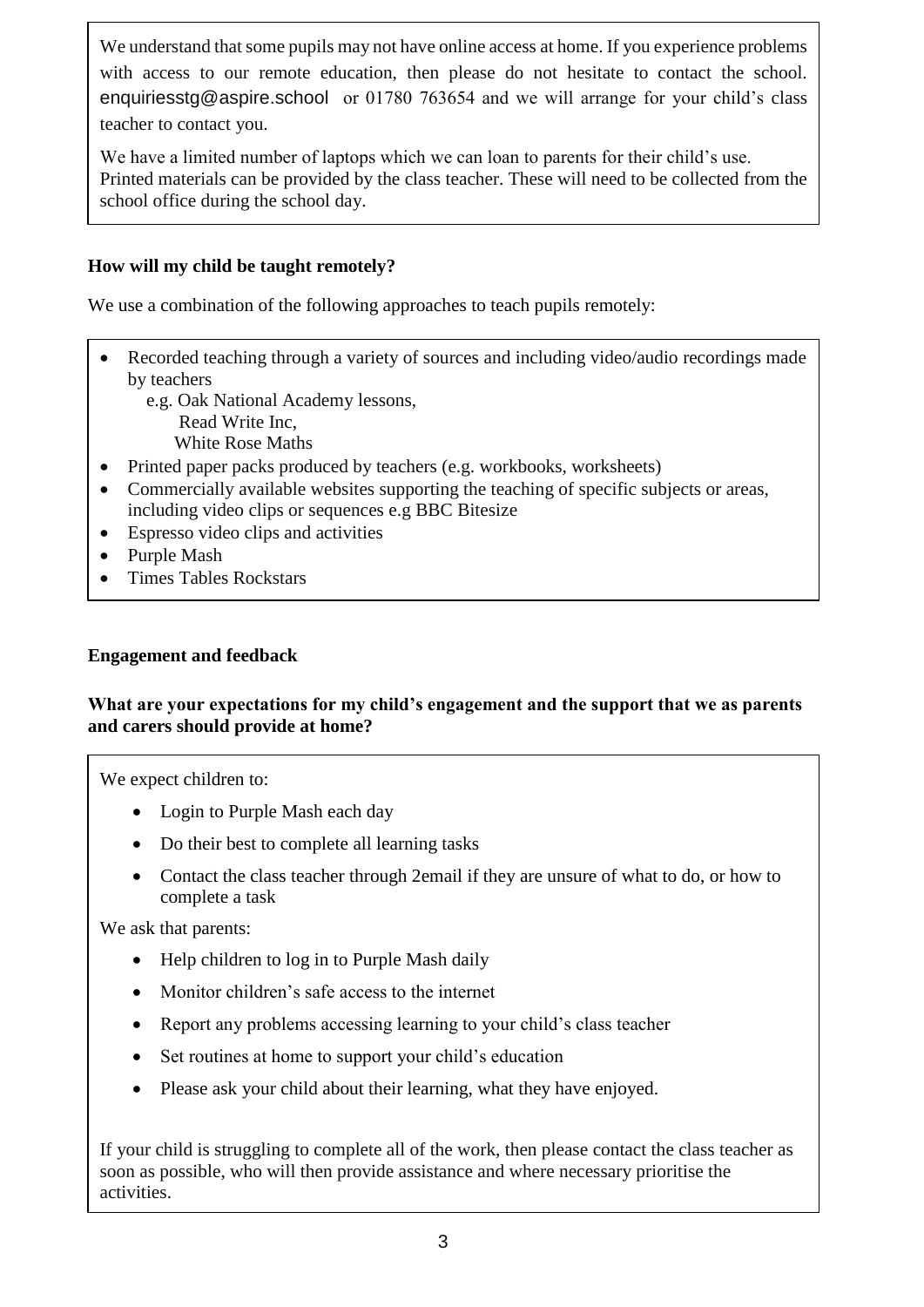## **How will you check whether my child is engaging with their work and how will I be informed if there are concerns?**

Class teachers and teaching assistants will check on pupils' engagement with remote education every day. If the engagement of any pupil is a concern, we will contact parents via a phone call to encourage the child to participate in the learning planned and address any potential barriers to their learning.

# **How will you assess my child's work and progress?**

Feedback can take many forms and may not always mean extensive written comments for individual children. For example, whole-class feedback or quizzes marked automatically via digital platforms are also valid and effective methods, amongst many others. Our approach to feeding back on pupil work is as follows:

On a daily basis, class teachers, supported by teaching assistants, will assess and feedback on pupils' work via Purple Mash.

- Teachers will aim to feedback on children's work as quickly as possible. However, we ask that parents and carers are mindful of the fact that teachers are also teaching full-time in school, so feedback will not be instant.
- Teachers will give a positive comment towards all work submitted. This may be a general comment relating to multiple pieces of work. Constructive feedback (relating to what a child needs to do to improve) may be given where the teacher deems necessary. Feedback on quizzes may be marked automatically via digital platforms.

# **Additional support for pupils with particular needs**

# **How will you work with me to help my child who needs additional support from adults at home to access remote education?**

We recognise that some pupils, for example pupils with special educational needs and disabilities (SEND), may not be able to access remote education without support from adults at home. We acknowledge the difficulties this may place on families and we will work with parents and carers to support those pupils in the following ways: